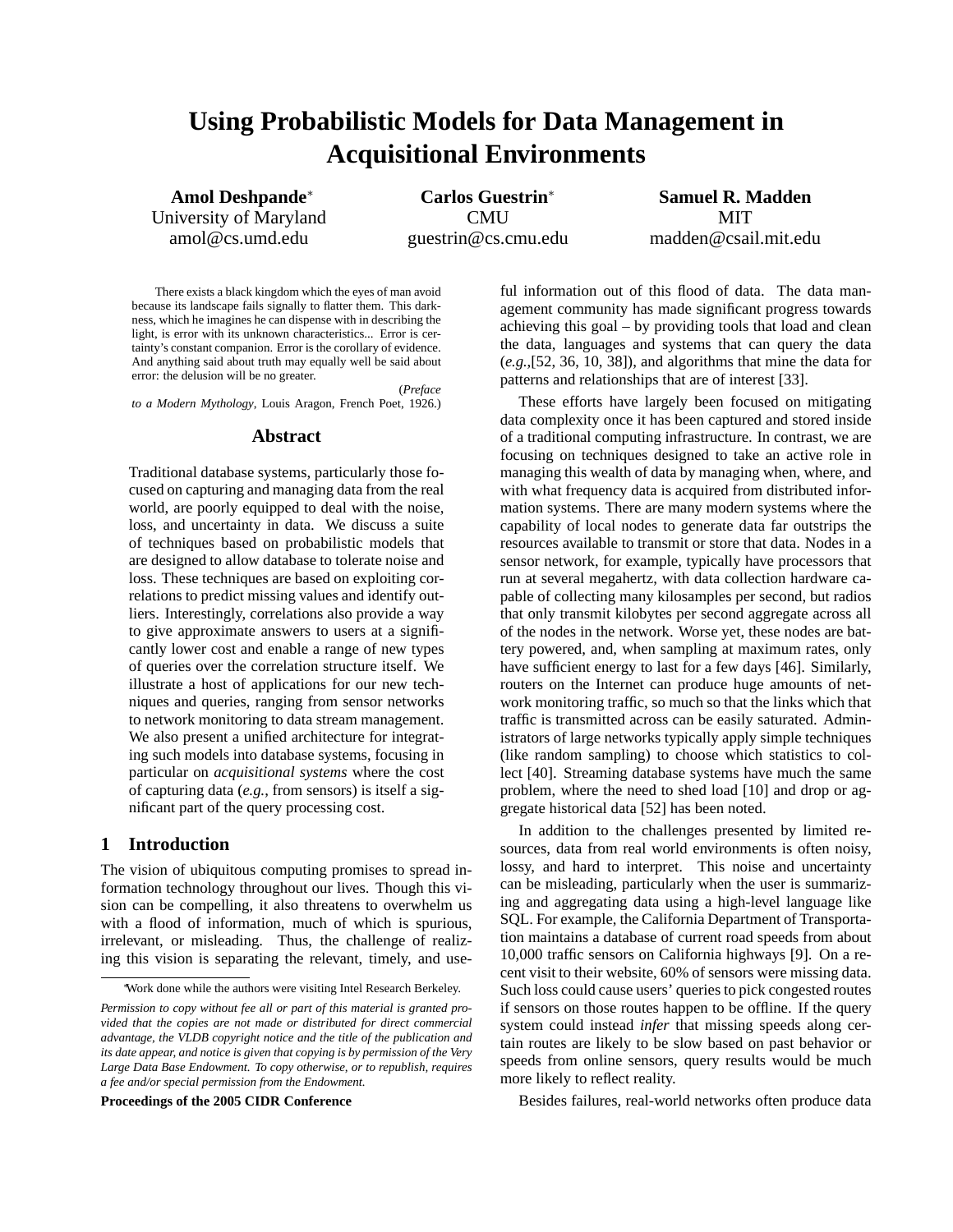that is simply wrong. For example, in a sensor network deployment on Great Duck Island (off the coast of Maine) [63, 48], researchers noted that about 40% of the sensors produced erratic temperature and humidity readings at some point; though such readings sometimes precipitated node failure, in other cases nodes otherwise continued to function normally. If the data acquisition system could detect and filter such outliers, it could inform a user of the failure and conserve bandwidth being used to transmit bad readings.

We address all of these problems by building a *model* of the world as data is collected from it. This model allows us to capture the correlations and statistical relationships between attributes collected by devices. We focus on *probabilistic* models, where the value of each attribute (*e.g.*, temperature, light) is a probability distribution that reflects the most likely value of that attribute, possibly depending on the values of other attributes (their *dependents*), such as the time of day or behavior of another node in the network. Such dependencies, or *correlations*, can be exploited to efficiently answer queries and enable new query types that explore the relationships between attributes. Models are built by periodically *observing* values of one or more attributes (*e.g.*, by acquiring a reading from a sensor) and using those observations to adjust the probability distributions of the observed attributes and their dependees. Models offer three distinct benefits:

- 1. They make querying **more efficient**. By exploiting correlations between attributes, it is often possible to use observations of a small number of attributes to provide approximations of the values of a large number of attributes. For example, if several temperature sensors in a building read approximately the same temperature day after day, a good (though perhaps not 100% accurate) guess after observing one sensor would be that all of the other sensors have about the same value.
- 2. They allow the database system to provide **probabilistic guarantees on the correctness of answers.** Unlike existing database systems, which provide the illusion of precise answers, even when data is missing or nodes are faulty, probabilistic models provide probabilistic guarantees on answers, telling the user the probability that a particular attribute value differs by more than some  $\epsilon$ from the reported value based on past observations or known values of other, correlated attributes.
- 3. They allow the database system to answer **new types of queries**. For example, a model can detect certain very unlikely values (again, by observing past correlations with other sensors) and flag them as potential *outliers*. Similarly, a model can reveal relationships between devices that indicate, for example, that a particular sensor is redundant or that a pair of network links are in no way independent of each other. Finally, a model can often *predict* the value of a particular attribute as some point of time in the past or future.

In this paper, we briefly summarize one model, called BBQ [22] which we have studied in detail to provide effi-

cient query answers in sensor networks. We then show how our ideas can be generalized to provide the other advantages described above (*e.g.*, various kinds of probabilistic guarantees and support for new types of queries) in a variety of domains and applications beyond sensor networks. We argue that any resource limited environment can benefit from our techniques.

We also show how to adapt a range of techniques, based on ideas from the machine learning and data mining communities, that allow us to improve the predictive power of models, represent correlations more compactly, and select and train models that are most appropriate for the data being modeled. Though such techniques sometimes are directly transferable from these other domains, they often require significant re-tooling to deal with limited resources, data acquisition issues, and to enable integration into a SQL-based database system.

## **2 Background**

In this section, we summarize the basics of probabilistic models and show how they can be used to answer queries. We also summarize our previous work on the BBQ system, which is an example of a probabilistic model tuned to efficiently collect data from a sensor network.

#### **2.1 Probabilistic models**

We denote a model as a *probability density function* (pdf),  $p(X_1, X_2, \ldots, X_n)$ , assigning a probability for each possible assignment to the attributes  $X_1, \ldots, X_n$ , where each  $X_i$ is an attribute at a particular sensor (*e.g.*, temperature on sensor number 5, bandwidth on link A-B). This model can also incorporate *hidden variables* (*i.e.*, variables that are not directly observable) that indicate, for example, whether a sensor is giving faulty values or a node is subject to a denial of service attack. Such models can be learned from historical data using standard algorithms (*e.g.*, [50]).

Answering queries probabilistically based on a pdf is conceptually straightforward. Suppose, for example, that a query asks for an approximation to the value of a set of attributes to within  $\pm \epsilon$  of the true value of each attribute, with confidence (*i.e.*, probability of being correct) at least  $1-\delta$ . Using standard probability theory, we can use this pdf to compute the expected value,  $\mu_i$ , of each attribute in the query. These will be our reported values. We can then use the pdf again to compute the probability that  $X_i$  is within  $\epsilon$ from the mean,  $P(X_i \in [\mu_i - \epsilon, \mu_i + \epsilon])$ . If all of these probabilities meet or exceed user specified confidence threshold, then the requested readings can be directly reported as the means  $\mu_i$ . If the model's confidence is too low, then we require additional readings before answering the query.

Choosing which readings to observe at this point is an optimization problem: the goal is to pick the best set of attributes to observe, minimizing the cost of observation required to bring the model's confidence up to the user specified threshold for all of the query predicates.

We can use the same technique to compute the expected sum or average of several attributes (*e.g.*, temperature on  $k$  different sensors) by exploiting linearity of expectation,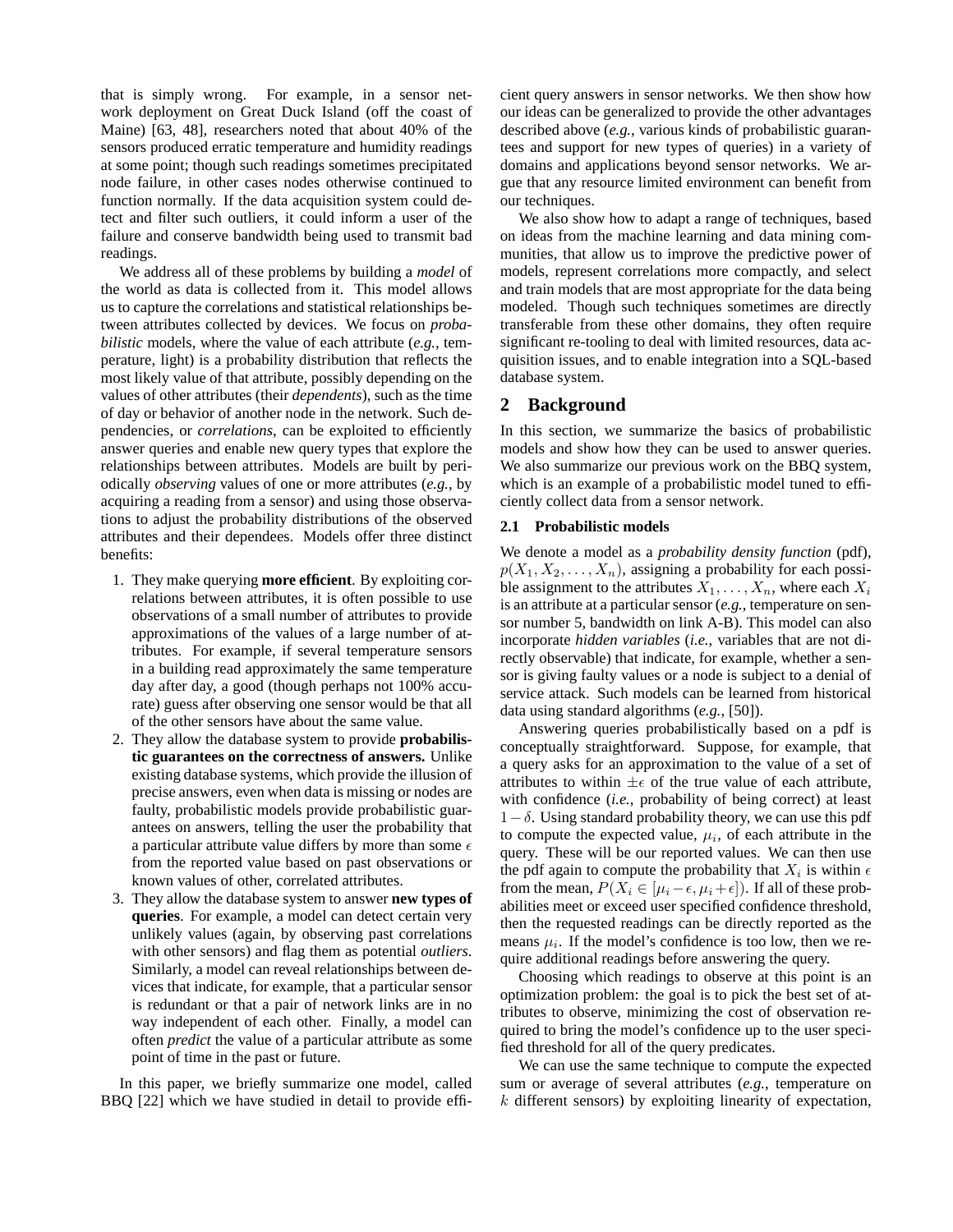which says  $E(A_1 + ... + A_k) = E(A_1) + ... + E(A_k)$ and using the standard expression for the variance( $\sigma$ ) of a sum to compute our  $\epsilon$ ,  $\delta$  bound, *i.e.*,  $\sigma(A_1 + \ldots + A_k)$  =  $\sum_{i=1}^{k} \sigma(A_i) + \sum_{i=1}^{k} \sum_{j=1}^{k} cov(A_i, A_j)$ . We can also compute a confidence that a particular boolean predicate (*e.g.*,  $temp$   $>$  25) is true by integrating over area of the pdf representing the region where the predicate is satisfied.

## **2.2 Example: Gaussians**

In this section, we describe the time-varying multivariate Gaussians as a type of model. This is the basic model used in BBQ [21], and we summarize it here to provide a concrete example of one kind of model. A multivariate Gaussian (hereafter, just Gaussian) is the natural extension of the familiar unidimensional normal probability density function (pdf), known as the "bell curve". Just as with its 1 dimensional counterpart, a Gaussian pdf over  $d$  attributes,  $X_1, \ldots, X_d$  can be expressed as a function of two parameters: a length-d vector of means,  $\mu$ , and a  $d \times d$  matrix of covariances, Σ. Figure 1(A) shows a three-dimensional rendering of a Gaussian over two attributes,  $X_1$  and  $X_2$ ; the z axis represents the *joint density* that  $X_2 = x$  and  $X_1 = y$ . Figure 1(B) shows a contour plot representation of the same Gaussian, where each circle represents a probability density contour (corresponding to the height of the plot in (A)).

Intuitively,  $\mu$  is the point at the center of this probability distribution, and  $\Sigma$  represents the spread of the distribution. The *i*th element along the diagonal of  $\Sigma$  is simply the variance of  $X_i$ . Each off-diagonal element  $\Sigma[i, j], i \neq j$  represents the covariance between attributes  $X_i$  and  $X_j$ . Covariance is a measure of correlation between a pair of attributes. A high absolute covariance means that the attributes are strongly correlated: knowledge of one closely constrains the value of the other. The Gaussians shown in Figure  $1(A)$ and (B) have a high covariance between  $X_1$  and  $X_2$ . Notice that the contours are elliptical such that knowledge of one variable constrains the value of the other to a narrow probability band.

We can use historical data to construct the initial representation of this pdf  $p$ . This historical data is typically collected as a part of a short observation phase using data extraction tools (in the case of our sensornet deployments, we have typically used a simple selection query in TinyDB  $[47]$ ). Once our initial p is constructed, we can answer queries using the model, updating it as new observations are obtained from the sensor network, and as time passes. We explain the details of how updates are done in Section 2.2.2, but illustrate it graphically with our 2-dimensional Gaussian in Figures 1(B) - 1(D). Suppose that we have an initial Gaussian shown in Figure 1(B) and we choose to observe the variable  $X_1$ ; given the resulting single value of  $X_1 = x$ , the points along the line  $\{(x, X_2) \mid \forall X_2 \in [-\infty, \infty]\}\$ conveniently form an (unnormalized) one-dimensional Gaussian. After re-normalizing these points (to make the area under the curve equal 1.0), we can derive a new pdf representing  $p(X_2 | X_1 = x)$ , which is shown in 1(C). Note that the mean of  $X_2$  given the value of  $X_1$  is not the same as the prior mean of  $X_2$  in 1(B). Then,



Figure 1: *Example of Gaussians: (a) 3D plot of a 2D Gaussian with high covariance; (b) the same Gaussian viewed as a contour plot; (c) the resulting Gaussian over*  $X_2$  *after a particular value of* X<sup>1</sup> *has been observed; finally, (d) shows how, as uncertainty about* X<sup>1</sup> *increases from the time we last observed it, we again have a 2D Gaussian with a lower variance and shifted mean.*

after some time has passed, our belief about  $X_1$ 's value will be "spread out", and we will again have a Gaussian over two attributes, although the mean and variance may have shifted from their initial values, as in Figure 1(D).

Of course, this is but one example of many different types of models that could be used. Our basic approach can be generalized to various different models that may be more suitable in different environments and for different classes of queries. We will revisit this issue in Section 5. In the next two sections we look briefly at some of the technical details involved in creating and maintaining the Gaussian model used in BBQ.

#### **2.2.1 Learning the model**

Typically, probabilistic models are learned from some set of training data. In BBQ, this training data consisted of readings from all of the monitored attributes over some period of time. For example, with a Gaussian model, initial means and covariances can be computed from training data using standard statistical algorithms. Thus, for the specific model used in BBQ, we need to capture training data for some period of time before we can begin predicting values or exploiting correlations to avoid unneeded acquisitions. We are exploring techniques for interleaving model construction and query processing when possible, as described in Section 6 below.

#### **2.2.2 Updating the model**

Thus far, the model we have described represents *spatial* correlation in a network deployment. However, many realworld systems include attributes that evolve over time. For example, in a sensor network deployment in our lab, we noted that the temperatures have both temporal and spatial correlations [19]. Thus, the temperature values observed earlier in time should help us estimate the temper-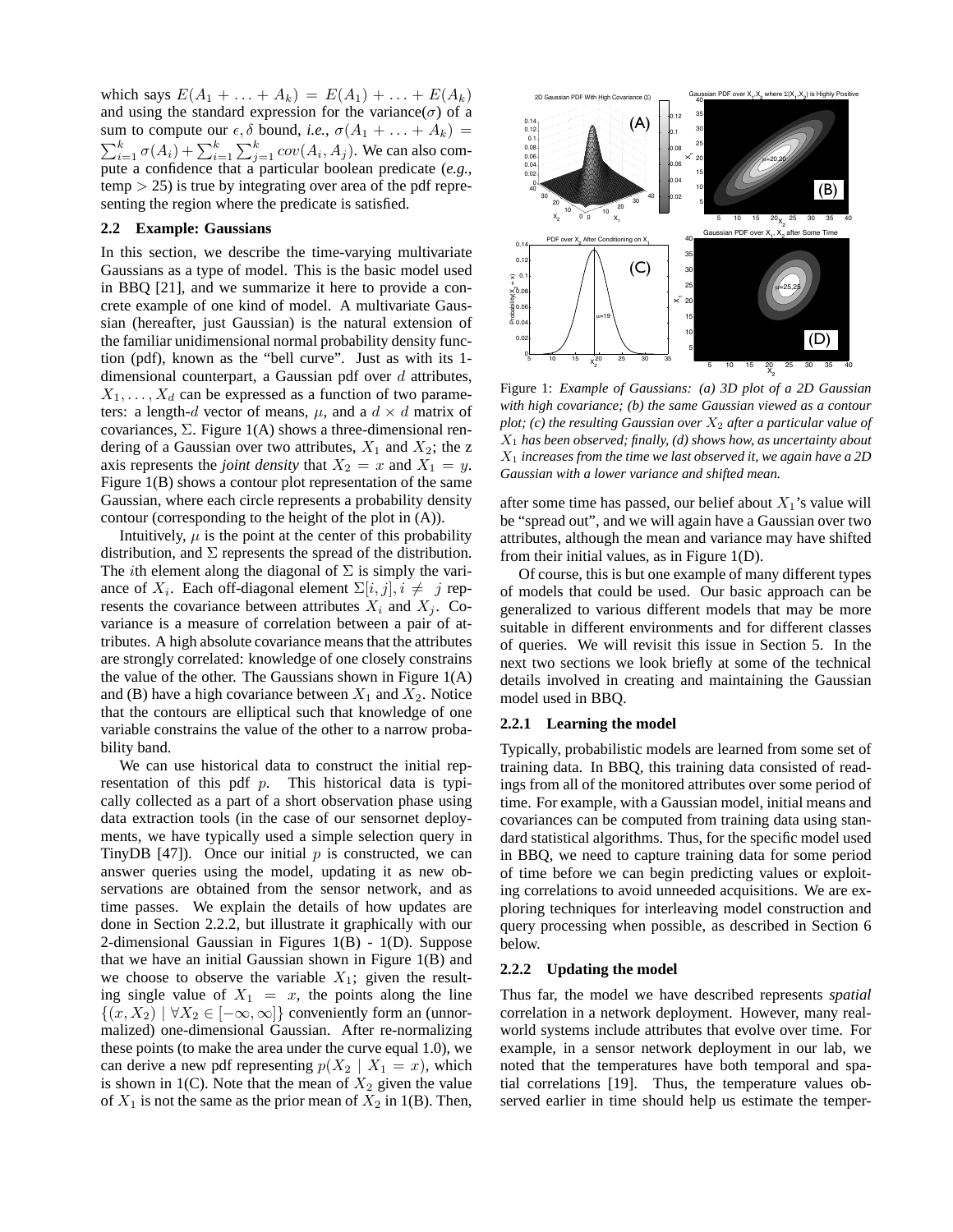ature later in time. A *dynamic probabilistic model* can represent such temporal correlations by describing the evolution of this system over time, telling us how to compute  $p(X_1^{t+1},...,X_n^{t+1} \mid \mathbf{o}^{1...t})$  from  $p(X_1^t,...,X_n^t \mid \mathbf{o}^{1...t}),$ where  $e^{1...t}$  is the set of observations made over the network up to time  $t$ .

One common dynamic model is a *Markovian* model, where given the value of  $all$  attributes at time  $t$ , the value of the attributes at time  $t + 1$  are independent of those for any time earlier than  $t$ . This assumption leads to a simple model for a dynamic system where the dynamics are summarized by a conditional density called the *transition model*,  $p(X_1^{t+1}, \ldots, X_n^{t+1} \mid X_1^t, \ldots, X_n^t)$ . Using a transition model, we can compute  $p(X_1^{t+1},...,X_n^{t+1} | \mathbf{o}^{1...t})$  using the standard probabilistic technique of *marginalization* by integrating the transition model over the attribute values at time t.

This approach assumes the transition model is the same for all times  $t$ . Often, this is not the case – for example, in an outdoor environment, in the mornings temperatures tend to increase, while at night they tend to decrease. This suggests that the transition model should be different at different times of the day. One way to address this problem is by learning a different transition model  $p^i(\mathbf{X}^{t+1} \mid \mathbf{X}^t)$  for each hour  $i$  of the day. At a particular time  $t$ , we simply use the transition model  $mod(t, 24)$ . This idea can, of course, be generalized to other cyclic variations.

Once we have obtained  $p(X_1^{t+1},...,X_n^{t+1} | \mathbf{o}^{1...t}),$ the prior pdf for time  $t + 1$ , we can again incorporate the measurements  $o^{t+1}$  made at time  $t + 1$  obtaining  $p(X_1^{t+1},...,X_n^{t+1} | \mathbf{o}^{1...t+1}),$  the posterior distribution at time  $t + 1$  given all measurements made up to time  $t + 1$ . This process is then repeated for time  $t + 2$ , and so on. The pdf for the initial time  $t = 0$ ,  $p(X_1^0, \ldots, X_n^0)$ , is initialized with the prior distribution for attributes  $X_1, \ldots, X_n$ .

#### **2.3 Architecture**

Given this basic structure for models, we show how they fit into a probabilistic query answering architecture. Parts of this architecture were laid out in our work on BBQ [22], though we have extended the architecture here to support several new kinds of queries as described in Section 4 below. One of our specific goals is for our architecture to be model-agnostic, *i.e.*, as long as a new model conforms to a basic interface, it requires no changes to the query processor and can reuse the code that interfaces with and acquires particular tuples.

Figure 2 illustrates our basic architecture through an example of a probabilistic model running over a sensor network. For other environments that involve data acquisition (as we note in Section 3 below), this basic architecture applies unchanged, with the main difference being the data acquisition mechanism. In non-acquisitional environments, models can still play an important role, as we note in Section 3.

Users submit queries to the database as in a traditional database, though we allow some unusual types of queries (see Section 4). One such class of queries is standard SQL



Figure 2: *Our architecture for model-based querying, shown as an example running on top of a sensor network.*

queries augmented with error tolerances and target confidence bounds that specify how much uncertainty the user is willing to tolerate; such bounds will be intuitive to many scientific and technical users, as they are the same as the confidence bounds used for reporting results in most scientific fields (c.f., the graph shown in the upper right of Figure 2), though we are also exploring techniques, such as visualization, to allow the layperson to interpret query results.

In this example, the user is interested in estimates of the value of sensor readings for nodes numbered 1 through 8, within .1 degrees C of the actual temperature reading with 95% confidence. After consulting the model, the system realizes that the model is not sufficiently accurate to answer the query with the specified confidence, and it decides that the most efficient way to achieve that confidence level is to read battery voltage from sensors 1 and 2 and temperature from sensor 4. Based on knowledge of the sensor network topology, it generates an *observation plan* that specifies how to acquire those samples (*e.g.*, which route to use to visit the relevant sensors), and sends the plan into the network, where the appropriate readings are collected. These readings are used to update the model, which can then be used to generate query answers with specified confidence intervals.

Notice that the model in this example chooses to observe the voltage at some nodes despite the fact that the user's query was over temperature. This happens for two reasons:

- 1. **Correlations in value:** Battery voltage and temperature often vary together, since batteries are somewhat higher voltage at warmer temperatures. For many types of batteries (such at the lithium-ion cells used in many mote deployments), this effect is quite pronounced (*e.g.*, we observe about 1% variation per degree on motes). Local variations in voltage are much more likely to be due to temperature fluctuations than decreased capacity, since if battery voltage drops at all as a battery's storage dwindles, it will vary over a much longer time scale.
- 2. **Cost differential:** Depending on the specific type of temperature sensor used, it may be much cheaper to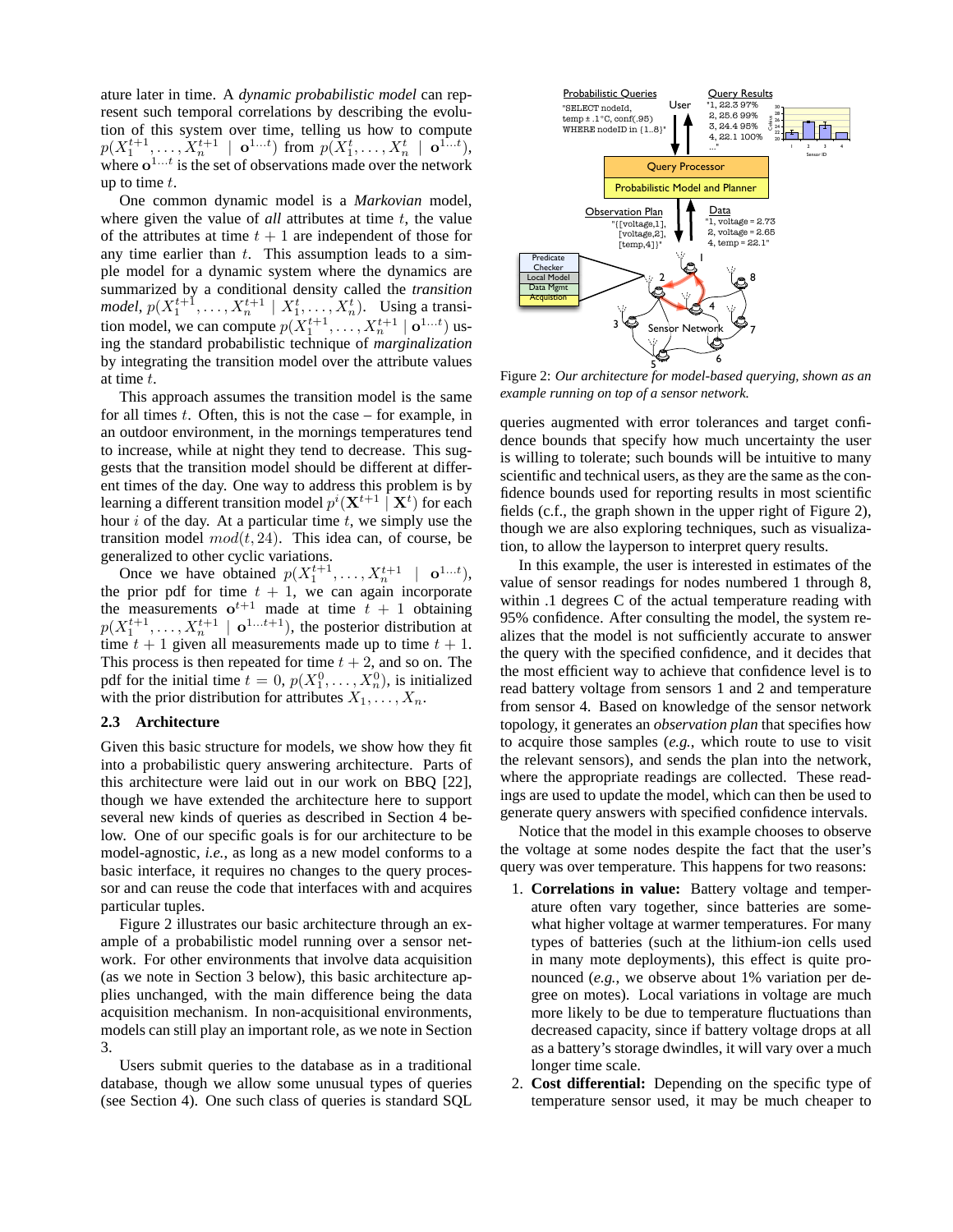sample the voltage than to read the temperature. For example, on sensor boards from Crossbow Corporation for Berkeley Motes [15], the temperature sensor requires orders of magnitude more energy to sample than simply reading battery voltage. A primary goal of our work is to use models to help decide which sensors are significant and worth acquiring, given differential data acquisitional costs and the user's data demands (as specified in queries).

Thus, one of the key properties of many probabilistic models is that they can capture correlations between different attributes.

In general, the software that runs on each of the nodes in the network (shown in the small box on the bottom-left of Figure 2) includes some code to facilitate model-based query execution. The *predicate checker* is in charge of applying probabilistic predicates to determine if a particular query answer is worth transmitting – this is needed to help execute continuous queries that are looking for outliers or other exceptional conditions. It executes against a local image of the model which captures the state and behavior of the local node and its relationship to other nodes. The *data management layer* is in charge of managing typed tuples of data, which it builds up by calling down into the *acquisition layer*. Note that, in the example described here, the predicate checker and local model are not needed, because (in this case) the model is stored centrally. In general, centralized models make query planning easier since they have access to state in a single location, but are more expensive (in terms of communication or energy), because they must collect that state to a single location rather storing it locally at the nodes.

There are thus four major steps to query processing in our architecture:

- 1. Using the model, the query optimizer generates an observation plan which will allow it to answer the query to within the specified bounds at a minimal cost.
- 2. The plan is executed by the network, collecting data from relevant nodes (and possibly filtering out some results by consulting an in-network version of the model).
- 3. The model is updated with results collected from the network.
- 4. Using basic probability computations (Section 2.1), the query answer and confidence bounds are computed.

We note that he user in Figure 2 could have requested 100% confidence and no error tolerance, in which case the model would have required us to interrogate every sensor. Conversely, the user could have requested very wide confidence bounds, in which case the model may have been able to answer the query without acquiring any additional data from the network.

Given this basic introduction to our architecture, we now turn our attention to some of the ways in which our techniques can be applied.

# **3 Applications**

Systems that exploit statistical modeling techniques and optimize the utilization of a network of resource constrained

devices, such as BBQ, could have significant impact in a number of areas, as outlined by some case studies described in this section. Although our architecture is targeted primarily at acquisitional environments, some of the systems we discuss do not fall into this category (e.g., database cost estimation) and can still benefit from our core probabilistic modeling technology.

### **3.1 Sensor applications**

We begin with several sensor-network applications:

**Building control:** Sensor networks have a number of applications in control and automation in buildings. For example, rather than monitoring temperatures at just a few points in a building, as is done in most HVAC systems today, the sensor network can monitor temperatures throughout the building, and regulate more effectively the power generation and output of heating and air conditioning systems [44]. Battery powered sensors are desirable because they can be deployed much more cheaply in existing building infrastructures. However, for batteries to be cost effective, they must last a fairly long time. Our modeling techniques make it possible to capture information that could be used in such a building control environment (with bounds on the error and probability of exceeding that error) while visiting a small number of nodes, thus, significantly extending the lifetime of the network.

**Sensor failure detection:** In long-term environmental sensing deployments, sensors are known to be failure prone [63]; in many cases these failures are "Byzantine" – that is, nodes do not stop, but rather simply produce erroneous output. Such failures may show up as outlier values, or, more generally, generate sensor readings that follow unexpected patterns. Thus our outlier detection queries should be able to detect them. Here, probabilistic models and statistical techniques provide the basis for detecting such unexpected patterns. Using fault injection techniques, and by studying failures from previous deployments, we can build alerting tools that can detect failed and misbehaving sensors.

**Highway traffic monitoring and optimization:** As we noted in the introduction, traffic sensor data (as currently made available by the California Department of Transportation [9]), consists of data from hundreds or thousands of sensors (typically, these are metal loops embedded in the freeway that use inductance to record as cars pass over them). Based on our studies over several days of the data from these web sites, it appears as though such sensors are often offline – Figure 3 shows a screenshot from a CalTrans Java applet (http://www.dot.ca.gov/traffic/) looking at the San Francisco area during rush hour on 8/4/04. In this case, the larger circles to the left and right of the roadways represent the speeds on the two sides of the freeway; green and yellow circles (the lightest in color, when viewed in grayscale) represent speeds above 15 MPH, whereas red (dark) circles represent slower speeds. Gray (intermediate darkness) circles with black dots in the middle represent offline sensors. Notice that a few sensors at the west edge of the Bay Bridge indicate traffic there is slow, but that many sensors around it are offline. It is not clear if travellers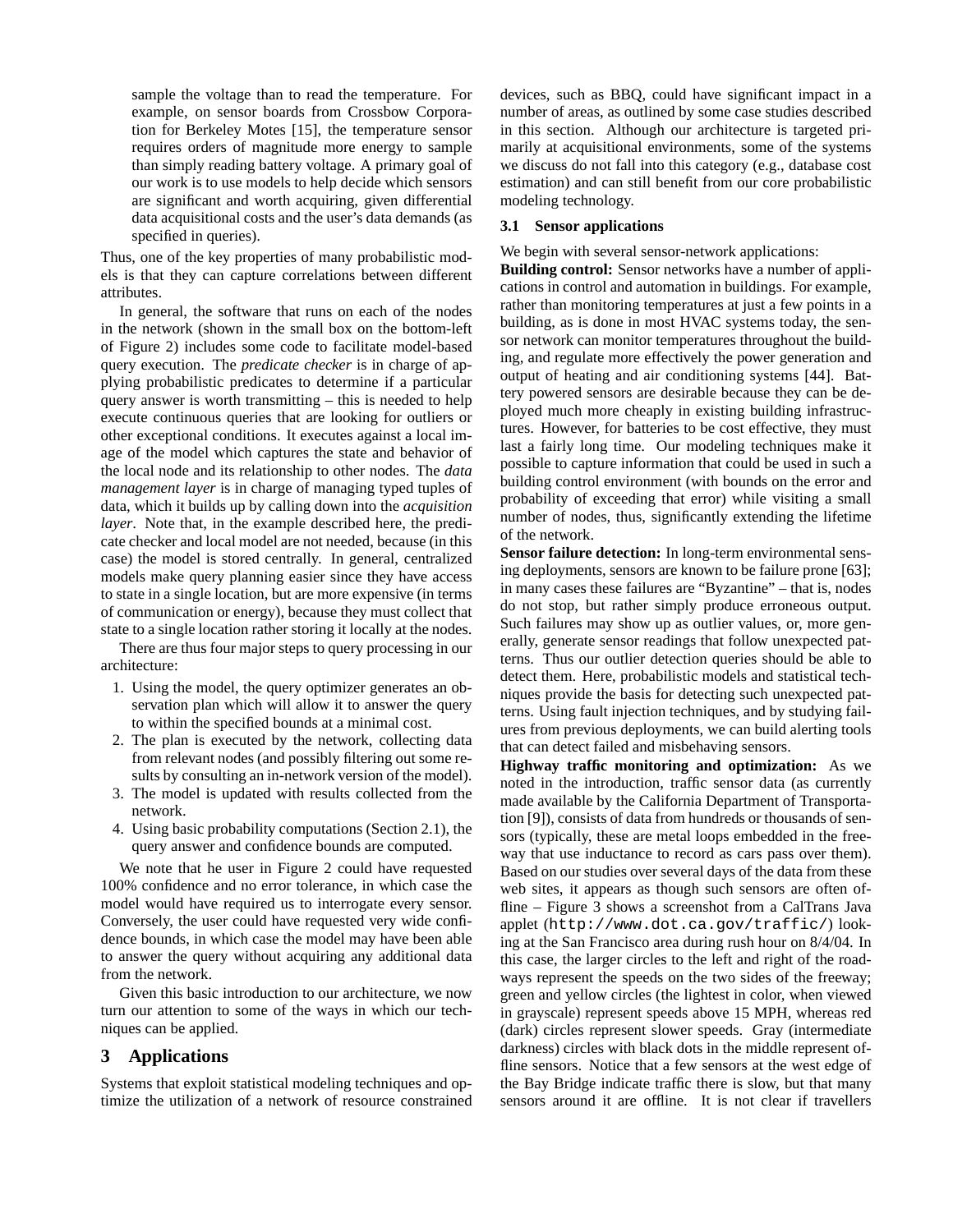

Figure 3: *Screenshot from the California Department of Transportation road sensor website in the Bay Area. Green dots represent roads where the traffic is travelling faster than 45 MPH; yellow represents traffic moving 15-45 MPH, and red represents traffic moving at speeds less than 15 MPH. Gray circles with black dots (added for clarity) represent offline sensors.*

should avoid the Bridge, or if this is a localized anomaly that will not cause long delays. Feeding such data to a route planning algorithm is likely to cause it to do very strange things if it tries to apply linear interpolation or other simple techniques to guess traffic speeds. In contrast, a probabilistic model can use data from times when the sensors were online, combined with the data from a few of the nodes, to infer the missing speeds.

**Structural and factory health monitoring:** A popular application for sensor networks is *preventative maintenance* [37], where structures and industrial equipment are monitored for early signs of failure. A widely used technique for failure detection involves measuring changes in the phase between vibration signals from groups of sensors – the intuition being that if two parts of a piece of equipment are solidly connected, they will vibrate in-phase, but if they suddenly become out-of-phase with each other, that is a sign that something is wrong. Probabilistic models provide a convenient way to determine the components that are expected to vibrate in-phase with each other, and outlier detection techniques like those used for sensor failure detection can identify low-probability changes in the phase structure, indicating the possibility of impending failure.

**Intrusion detection and tampering:** As a part of an involvement in MIT's new Center for Information Security and Privacy (CISP) [49], we are investigating techniques for intrusion detection in wireless and sensor networks. In sensor networks, there are a range of physical attacks that involve tampering with devices or sensors. Examples include intruders seeking to hide information about their presence or trying to cause a control or regulatory system to misbehave (*e.g.*, people often 'hack' computers in their cars to increase performance, possibly decreasing safety and increas-

ing emissions). Outlier and influence queries have potential application in detecting this sort of tampering.

## **3.2 Non-sensor applications**

There are also a wide range of non-sensor applications that can benefit from our probabilistic model-based approach.

**Network monitoring:** Network monitoring, even in wired networks, has the potential to consume a significant proportion of available bandwidth. For example, on a typical edge gateway in a large university, per-flow statistics are collected to identify users and applications that are potential security concerns or who are over-utilizing the network. Such statistics constitutes tens of MB/sec of data, and, even on a wellprovisioned inter-university network, collecting a complete set of such statistics exhausts the CPU and bandwidth capabilities of edge routers [40]. Current practice is to randomly sample a subset of flows and store just the sample. Similarly, in wireless networks, the collection of time-varying link quality and congestion information can impose a significant overhead, especially in dynamic networks where such information may change rapidly, requiring frequent linksampling. We can use probabilistic modeling techniques to estimate and track loss rates, congestion information and security concerns (*e.g.*, types of flows that are likely to use unusual amounts of bandwidth or are otherwise outliers), exploiting correlations to avoid acquiring data that can be inferred from a well-chosen subset of available readings.

**Database summaries:** Capturing the joint data distribution of multi-dimensional data sets through compact and accurate *synopses*is a fundamental problem arising in a variety of practical scenarios, including *query optimization*, *query profiling*, and *approximate query answering*. Cost-based query optimizers employ such synopses to obtain accurate estimates of intermediate result sizes that are, in turn, needed to evaluate the quality of different execution plans. Similarly, query profilers and approximate query processors require compact data synopses in order to provide users with fast, useful feedback on their original query [11, 59]. Such query feedback (typically, in the form of an *approximate answer*) allows OLAP and data-mining users to identify the truly interesting regions of a data set and, thus, focus their explorations quickly and effectively, without consuming inordinate amounts of valuable system resources. Further, users can make informed decisions on whether they would like to invest more time and resources to fully executing their queries.

The idea of using probabilistic modeling techniques to build synopses has already been explored [18, 27]. As this previous work shows, using probabilistic models to capture and exploit the correlations in the data can lead to significantly more compact summaries. The techniques we have developed can be directly applied in this context as well; in particular we are interested in answering more complex queries as well as in providing probabilistic guarantees to the user.

**Load shedding in streams:** Load-shedding is cited as a requirement in many stream-based query processors [52, 10]. The Aurora [10] project proposes *semantic load shedding*,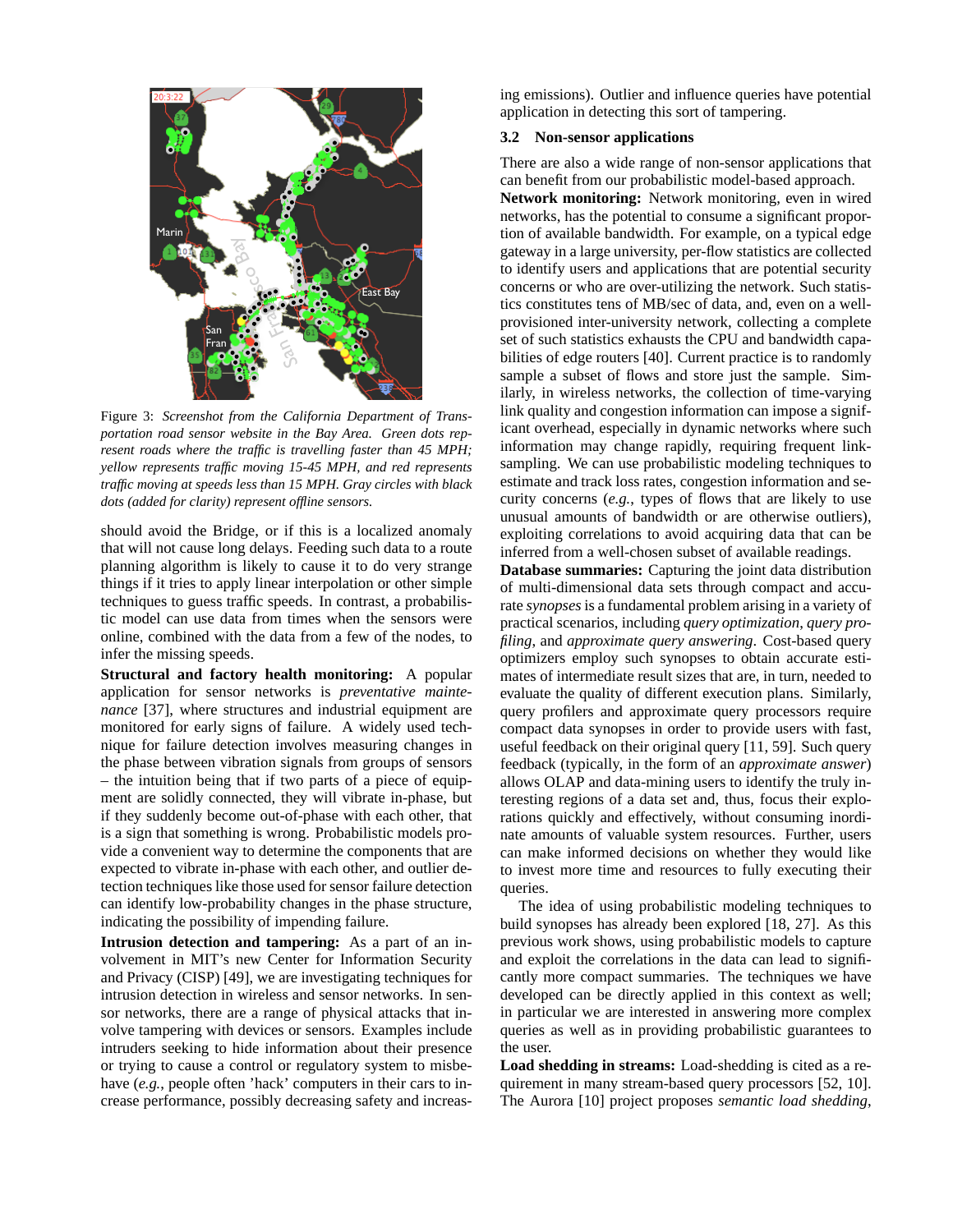where input tuples that correspond to particular output values are considered more important than other tuples (and are thus not shed). The authors of Aurora propose a scheme where the query plan is "reversed" to determine such inputoutput mappings, but for general query plans, such an approach is infeasible, since operations like joins and aggregates are not readily invertible. As a more tractable alternative, we can use probabilistic models to determine the relationship between inputs and outputs, keeping input tuples that have a high probability of mapping to valued outputs. These probabilistic relationships may include correlations between different fields in the input tuples, so that, for example, the model may determine that intermediate join tuples have a low probability of producing a high-value output, even though the base tuples of the join both had a high value prior to the join.

**Monitoring distributed streams:** Recently there has also been an increasing interest in distributed data streams, *i.e.*, data streams that originate and are processed in a distributed fashion [23, 13]. Though similar to sensor networks in many aspects, the optimization goal in such systems is network latency, not the battery life of the sensors. The IrisNet project [23] proposes use of caching to reduce the latencies incurred in query answering. We believe a model-based approach can lead to both better answer quality, and a reduction in latencies, especially in applications such as the motivating *parking space finder* application of IrisNet.

## **4 New queries**

These applications require a range of new queries that nonprobabilistic database systems are ill-equipped to answer. In this section, we summarize the range of new queries that we are working to support.

**Probabilistic, approximate queries:** The most basic class of queries that we anticipate users to ask are probabilistic and approximate variations of traditional SQL queries. Examples of such queries include queries asking for *temperature* at a certain location in a building, or *average speed* along a segment of a highway. We can support such queries by using additional predicates in SQL expressions that specify the confidence that the user wants in the answer, or the error she is willing to tolerate. This class of queries covers traditional *exact* queries which can be asked by setting the confidence required to 100%.

Our initial effort in BBQ provided support for this type of query; Figure 4 shows one advantage of approximate queries: improved performance. In this case, we ran three range queries over temperature readings from a 11 node sensor deployment in the Berkeley Botanical Garden. We trained our model for 20 days and ran test queries over a 10 day period. We used pre-collected data so we could verify the accuracy of our approximate query answers during this test period. If we had asked an exact query, we would have been required to observe the value of every sensor at each point in time; using our Gaussian-based probabilistic model with queries specifying 95% confidence, we were required to observe the values of only a small fraction of the sensors. The truth values of the predicates on the unobserved sensors

could be accurately predicted by exploiting cross-sensor correlations (in all cases, we had less than the 5% allowed errors when we compared the predicted predicate values to the actual values from the test data). Notice that different predicates require observation of different numbers of sensors at different times of day – this is because of the natural temperature distributions in the garden that our model is able to exploit. For example, during the day, the temperatures are typically significantly higher than the top end of the range specified in first predicate (16-17 degrees). Because of this, during the day, very few observations need to be made to ascertain that the predicate is false with sufficient confidence.



Figure 4: *Percentage of observed sensors versus time of day for a 36 hour period over 11 sensors deployed in the Berkeley Botanical Garden for three different range predicate queries. In this case, we set*  $\delta = 5\%$  (95% confidence).

**Outlier queries:** Outliers are essentially events of low probability, and use of probabilistic models provides an excellent mechanism to detect outliers. To detect outliers, the user could ask the system to report whenever any attribute value occurs that has a low user-specified probability of occurrence, or that differs from its expected value by more than some threshold. As an example, a user might register a continuous query that reports any time the bandwidth on their wireless network is more than three times the expected value for the current time of day. Note that, outlier detection will typically require continuous observation of the underlying attributes at the motes, and the main advantage of using models in this case would be to save communication cost (though knowledge of how often, and under what circumstances outliers are expected to occur may be used to reduce the observation costs as well).

**Prediction queries:** These queries estimate the value of an attribute or predicate either (1) at a location where there are currently no available devices, or (2) at some time in near future, with the best precision (and report that precision and confidence in the estimate). For example, a user might ask: "What will the temperature in Room 938 be in 10 minutes?" Similarly, users might post "what-if" queries, to discover how a change in one attribute might affect other attributes – for example, in a system monitoring application, a user might ask how increasing bandwidth on a given link would increase CPU utilization on a given processor.

**Queries over hidden variables:** In many scenarios, there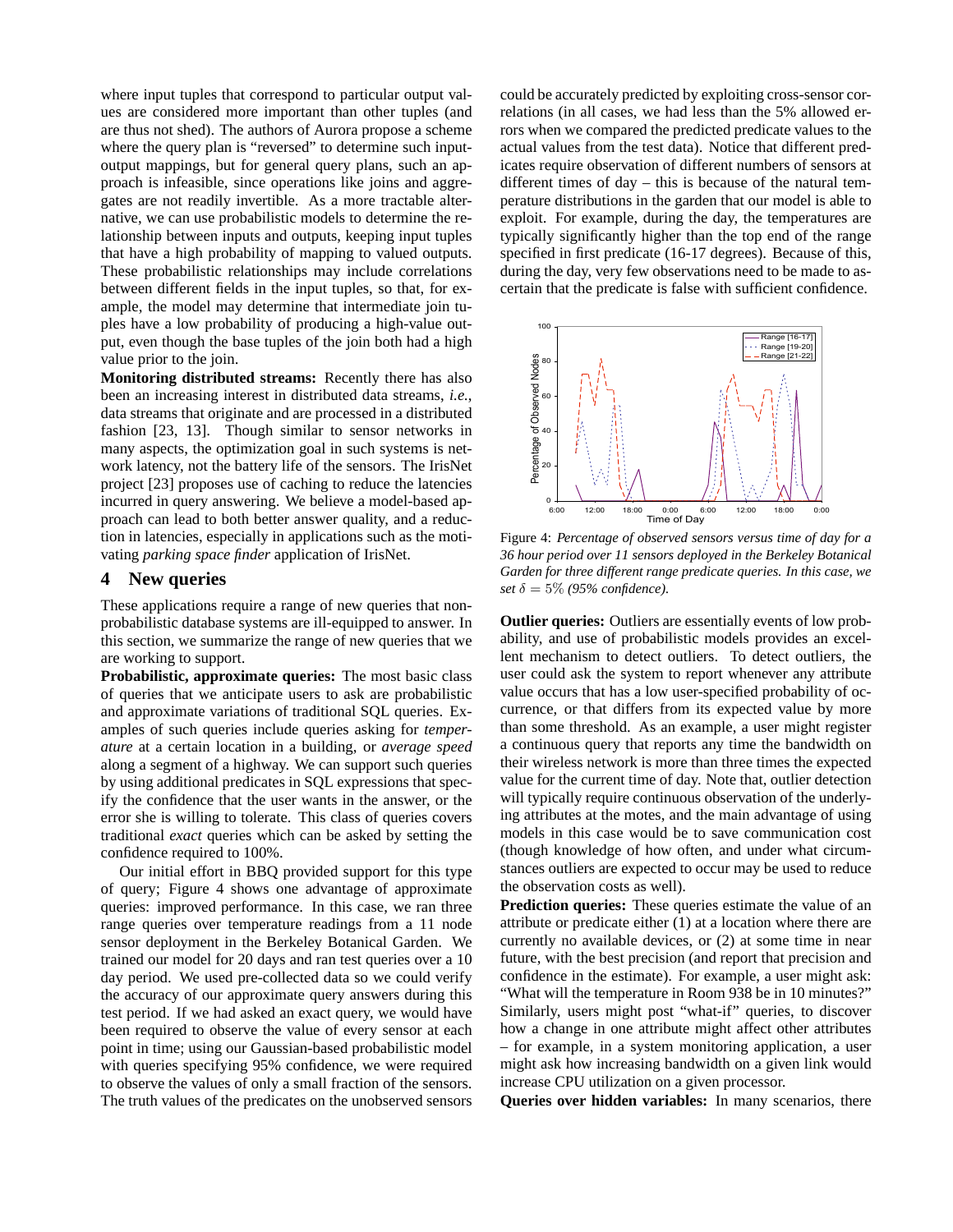may be interesting variables that cannot be directly observed, but that can be reasoned about. For example, in a sensor network that has sensors for monitoring *temperature*, *pressure* and *light*, but not for monitoring *rain*, we can never "observe" rain directly, but it may be possible to infer whether it is raining or not based on the values of the observable variables. There has been much work on hypothesizing about hidden variables (in the above example, we knew beforehand about existence of an unobservable variable; there may be cases where we have first infer that a hidden variable exists), and learning structures containing them [25]. We expect to be able to leverage these existing techniques in our work.

**Influence queries:** Use of probabilistic models also opens up avenues for asking sophisticated analysis queries. One such class of queries are *influence queries*, where the user might want to know which attributes are most closely correlated with the value of a particular attribute. Such queries can be used to help infer causality or determine when sensors in an area are redundant. For example, a user might ask the question: "What percentage of the traffic on link  $i$  is predicted by the traffic on links  $j$  and  $k$  over all time?"

# **5 Challenges**

Given these applications and queries, we now discuss some of the challenges they present, followed by a set of techniques we are exploring to address these challenges.

**Model selection:** Choosing the best model for the given query workload and environment is a key issue. The choice of model affects many aspects of our approach:

- *Accuracy of the answers:* Recall that we provide probabilistic answers to the user, and the confidence in the answers provided relies on the assumption that the underlying data follows the model with sufficient accuracy. If this is not the case, the answers provided by our models could be erroneous.
- *Ability to answer certain types of queries:* Some models are more naturally suited to answer certain types of queries. For example, outlier detection requires the system to continuously sample sensors and check them against the model to see if they have a low probability of occurring. To do this efficiently, we may require a model that is distributed across the nodes in a system.
- *Algorithmic aspects of querying:* The techniques to query the model efficiently are highly dependent on the choice of the model. The space and time requirements of different models can vary by orders of magnitude.

Selecting a suitable model for the data is one of the critical challenges in the deployment of model-based systems.

**Transparency in model selection and usage:** Although different models may be better suited for different environments and for different classes of queries, developing a completely new system for each different model may be a waste of time and development effort. Ideally, using a new model should involve little to no effort on the part of user. Given a large variety of models that may be applicable in various different scenarios, this may turn out to be a tremendous challenge.

**Data acquisition:** Irrespective of the model selected, when and how to acquire data is one of the key issues that needs to be addressed. In most of the scenarios that we envision a model-based system being deployed, the cost of acquiring and/or transferring data is the dominant cost. For example, in sensor networks, both the cost of sampling data, and the cost of communicating it to the basestation are high – for example, in a recent analytical study, we estimated that 98% of energy in a typical sensor network data collection scenario was consumed sampling sensors or communicating. In distributed system where the data is being generated all over the world, minimizing the *latency* in answering the query could be the optimization goal. There are two aspects to this problem:

- *When* to acquire data: This is partly dependent on the model and the user query. To maintain the required confidence in the answers it provides, the model could ask for more samples of the underlying data. In many cases, we expect that the same confidence may be achieved in many different ways, *i.e.*, by sampling different sets of attributes of the data. Because of this, the question of *when* to acquire data will typically be tightly integrated with the question of *how* it is acquired.
- *How* to acquire data: Most of the environments we have discussed so far exhibit highly non-uniform cost structures. For example, in sensor networks, the costs of sampling different attributes can be wildly different. Also, the multi-hop nature of communication in sensor networks means that sampling sensors closer to the base station is cheaper than sampling far away sensors.

Issues surrounding when and how data is collected are amongst of the most interesting algorithmic challenges in the development and deployment of model-based systems.

**Training and retraining:** In general, a probabilistic model is only as good at prediction as the data used to train it. For models to perform accurate predictions they must be trained in the kind of environment where they will be used. That does not mean, however, that well-trained models cannot deal with changing relationships over time; for example, the model we used in BBQ[21] uses different correlation data depending on time of day. Extending it to handle seasonal variations, for example, is a straightforward extension of the techniques we use for handling variations across hours of the day. Typically in probabilistic modeling, we pick a class of models, and use learning techniques to pick the best model in the class. The problem of selecting the right model class has been widely studied (*e.g.*, [50]), but can be difficult in some applications.

In Section 6, we outline a more general Bayesian approach that integrates querying of the data with learning. **Data model and query language:** Our initial efforts have focused on building simple Gaussian models and demonstrating that they can answer certain classes of queries [21]. However, we do not have an integrated acquisition-oriented database system that includes notions of uncertainty or mod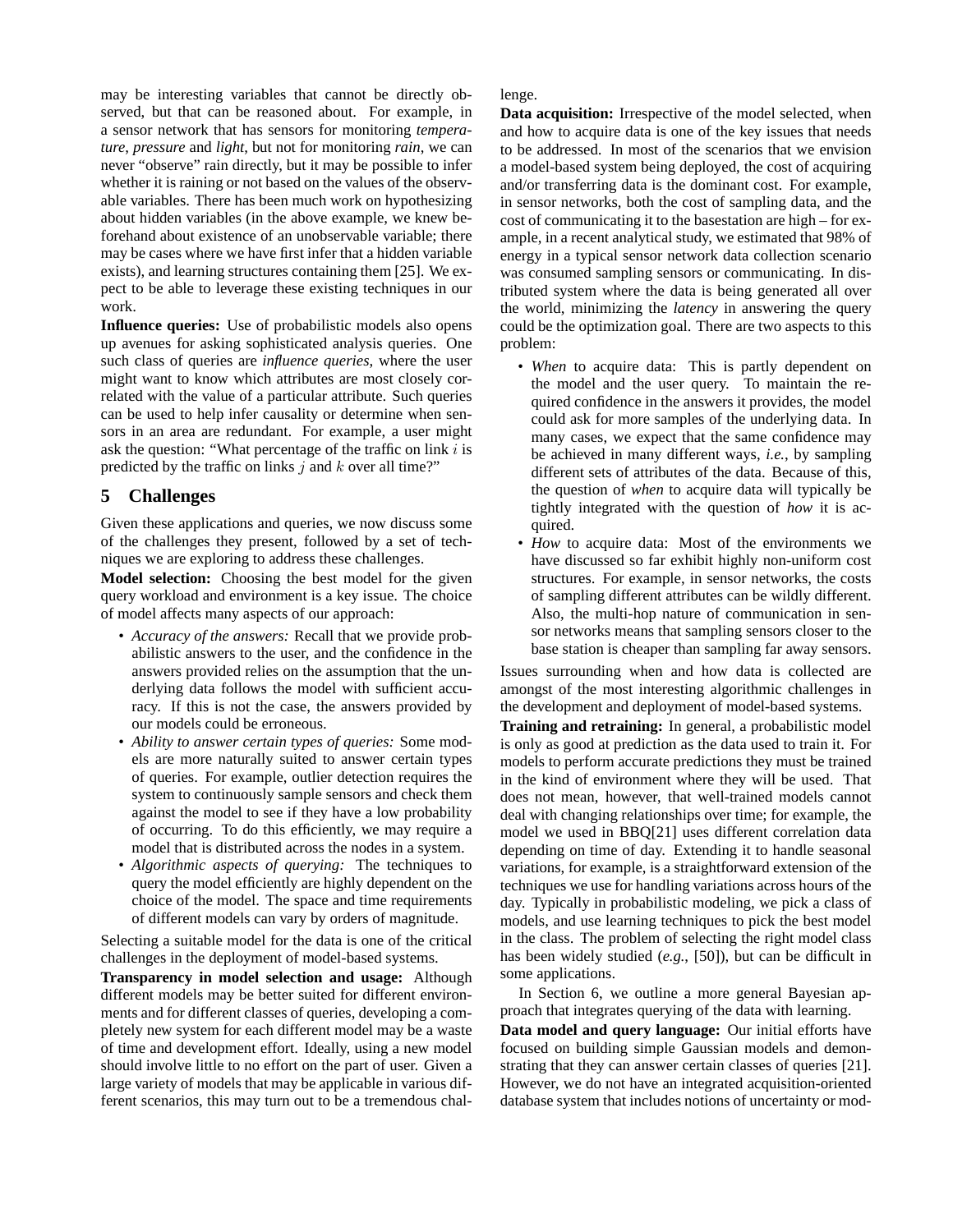eling, and it is not clear how such models can be integrated in a general way into the existing relational data model and query languages. One possible data representation is to attach a probability distribution to each data point – several proposals for probabilistic data models of this type have been made in the literature [42, 3, 24, 27], and we may be able to adapt this existing work. None of these approaches, however, focus on the data acquisition or model-learning issues. Instead, they concentrate representing user-specified uncertainty in the database; the approaches do not help us address our principal challenge of acquiring appropriate data to answer user queries at the desired confidences.

As an initial step towards supporting uncertainty in our query language, we currently represent  $\epsilon$ ,  $\delta$  bounds as additional query predicates in SQL expressions, as in the query shown in Figure 2 above, but there are a number of outstanding questions about how a system deals with readings with differing levels of uncertainty. For example, how can readings with different uncertainties from different sub-queries be composed into a final query result? What should we do if our models cannot answer queries to a given confidence level? Are there other representations besides confidence that we should consider (*e.g.*, absolute or relative deltas)?

**Exposing uncertainty to the user:** One issue with exposing uncertainty to the user is that it requires him or her to understand the basics of probability. Although this may be acceptable for scientific users who are used to statistical tests of significance and other confidence metrics, for the layperson, such notions will be quite confusing. One possibility is to convert probabilistic answers to definite answers when result confidence is above a give threshold, suppressing the uncertainty report. Though at first this appears to be no better than what traditional uncertainty-unaware database do, it is in fact substantially better as the user is never exposed to answers that do not have a high probability of being true. For example, in the case of the California Freeway sensors given in the introduction, users wouldn't receive average speeds for segments where the uncertainty was low, preventing them from inadvertently using congested routes.

The other possibility we are exploring is to avoid these concerns through the use of visualization tools. Figure 5 shows a visualization mockup of uncertainty in readings from a single sensor. It shows a stream of temperature readings from a single sensor; the small circles represent points of time when readings are actually captured. The contours represent different levels of uncertainty in readings. The darkest, narrowest band corresponds to a band of confidence about the most probable value of the sensor – in this case, there is a 90% chance the true value of the sensor is in this band. The lighter, outermost band captures the range of readings where the true value lies with 99% probability. This visualization could be built using a probabilistic model such as our Gaussian model and provides an intuitive representation of uncertainty.

Figure 6 shows a second visualization of uncertainty information for a query that collects readings from a set of geographically distributed sensors (in this case, sensors are



Figure 5: *Mockup visualization of a display used to visualize uncertainty in a stream of readings coming from a sensor.*



Figure 6: *Mockup visualization of uncertainty display of a set of temperature sensors (circles outlined in black) on Nantucket Island. Confidence in readings is represented by colored-dot density.*

shown on a portion of Nantucket Island). In this case, colors represent temperature estimates; large solid circles represent the locations of sensors. White circles are inactive sensors that were not involved in data collection. Densely colored regions represent areas where there is high certainty on the reading, with sparsely colored regions having low certainty. These certainties can be derived, for example, from a probabilistic model that represents correlations between the active sensors and the inactive sensors. Such a visualization allows users to quickly determine where more sensors may be needed, and to understand how well sensors are monitoring an area of interest.

We are planning to build support for both types of uncertainty visualization into our system.

**Continuous vs. snapshot queries:** We plan to support both snapshot queries, *i.e.*, one-time queries about the current state of the system, and continuous queries, *i.e.*, queries which the user wants to know the answers of on a periodic basis. Depending on the optimization goals, these two classes of queries pose different optimization challenges. The challenge with snapshot queries is to balance "push" vs "pull". Pushing too much data towards the user can lead to wasted communication; on the other hand, having the system pull data for every snapshot query could lead to unreasonable latencies. For a continuous query, we must figure out which nodes should stay active, when to do sampling and how to communicate the data from those nodes to the base station. Though it is possible to optimize the data acquisition process heavily, dynamic sensornet topologies can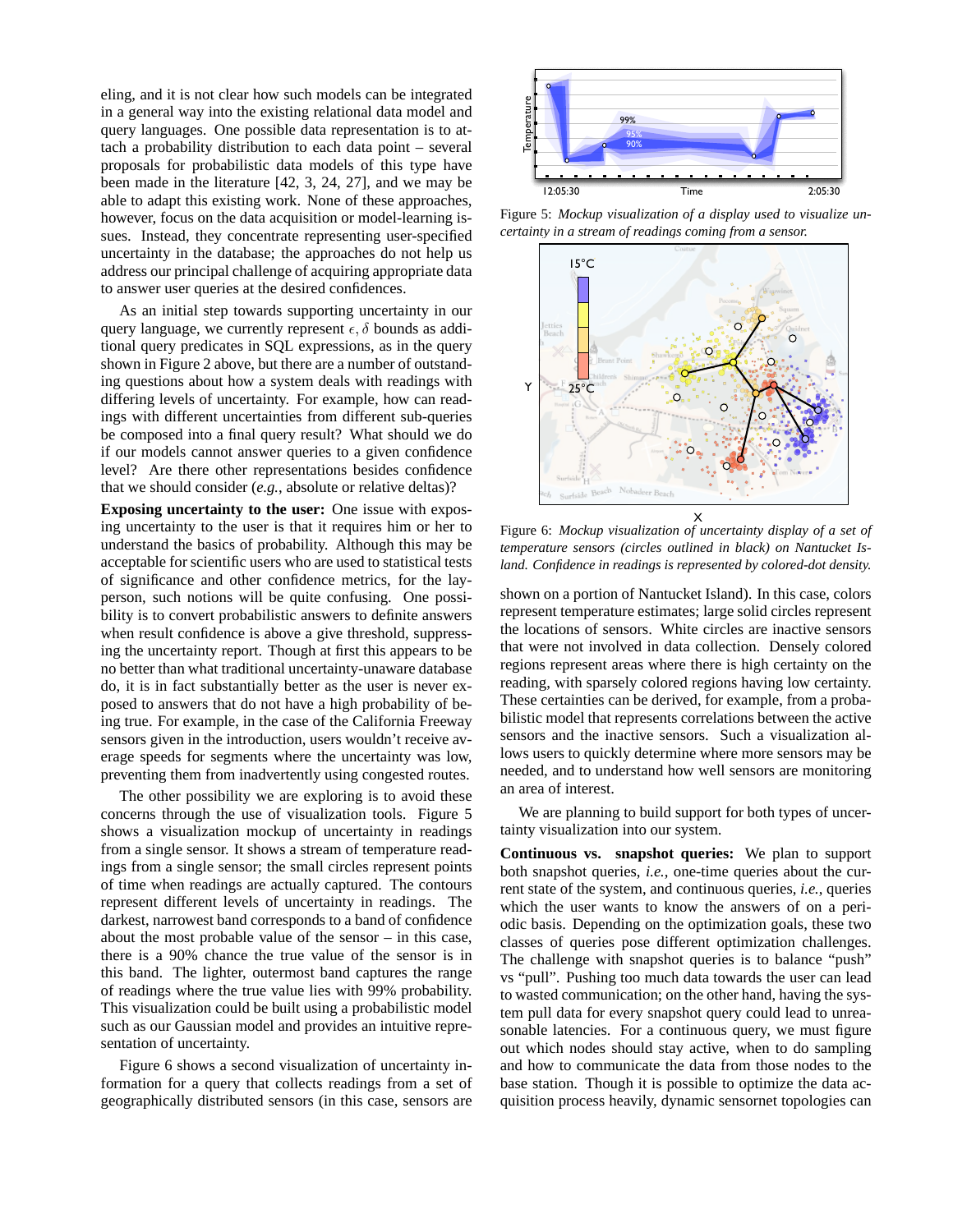

Figure 7: *Structure of graphical model learned for the temperature variables for a deployment in the Intel Berkeley Lab [56].*

complicate matters.

## **6 New techniques**

In order to address the wide range of applications and new queries described in Sections 3 and 4, and to surmount the challenges in Section 5, it is insufficient to simply adapt existing methods in data bases, machine learning and distributed systems; we need new integrated approaches. This section outlines techniques that can address some of these issues as well as research directions that we are currently pursuing.

#### **6.1 Representations for probability distributions**

Probabilistic models are the centerpiece of our approach. In Section 2.1, we described very general probability distributions,  $p(X_1, X_2, \ldots, X_n)$ . Choosing the appropriate representation for such distribution, allowing us to represent complex correlations compactly, to learn the parameters effectively, and to answer queries efficiently is one of the biggest challenges in this research. Probabilistic graphical models are a very appropriate choice to address these issues [57].

In a (probabilistic) graphical model, each node is associated with a random variable. Edges in the graph represent "direct correlation", or, more formally, conditional independencies in the probability distribution. Consider, for example, the sensor deployment shown in Figure 7, where the attributes are the temperatures in various locations in the Intel Berkeley Lab. The graphical model in Figure 7 assumes, for instance, that temperatures in the right side of the lab are independent of those in the left side, given temperatures in the center (*e.g.*,  $T_{20}$  and  $T_{47}$  are independent given  $T_{10}$ ,  $T_{32}$ , and  $T_{33}$ ).

The sparsity in graphical models is the key to efficient representation and probabilistic querying [14]. In discrete settings, for example, a naive representation of  $p(X_1, X_2, \ldots, X_n)$  is exponential in the number of attributes  $n$ , while a graphical model is linear in  $n$  and, in the worst case, exponential in the degree of each node. In addition to reducing space complexity, reducing the number of parameters can prevent overfitting when the model is learned from small data sets. Similarly, answering a query naively is exponential in  $n$ , while in a graphical model the complexity is linear in  $n$  and exponential in the tree-width of the graph.

In our setting, in addition to allowing us to answer queries efficiently, graphical models are associated with a wide range of learning algorithms [34]. These algorithms can be



Figure 8: *Bayesian approach for learning the parameter of a coin: (a) prior distribution, Beta(1,1); posterior distributions over the coin parameter after observing: (b) 1 head, 1 tail; (b) 2 heads, 1 tail; (b) 29 heads, 19 tails.*

used both for learning a model from data, and to evaluate the current model, addressing many of the model selection issues discussed above.

Additionally, graphical models allow us to efficiently address hidden variables, both in terms of answering queries and of learning about hidden variables [25]. In the example in Figure 7, each node could be associated with a faulty sensor hidden variable [43]. When a node is faulty, the sensed value is, for example, independent of the true temperature. By exploiting correlations in the temperatures measured by the nodes and sparsity in the graphical model, we can efficiently answer outlier queries.

Finally, there is vast graphical models literature for addressing other types of queries and models. For example, these models can be extended to allow for efficient representation and inference in dynamical systems [8, 17], and to answer causal queries [58].

#### **6.2 Integrating learning and querying**

Thus far, we have focused on a two-phase approach: in the first phase, we learn the probabilistic model, and in the second, we use the model to answer queries. This is an artificial distinction, raising many questions, such as when should we stop learning and start answering queries. We can address this issue by applying a *Bayesian learning* approach [6].

In a Bayesian approach, we start with a *prior distribution*  $p(\Theta)$  over the model parameters  $\Theta$ . After observing some value for the attributes x, we use Bayes rule to obtain a *posterior distribution* over the model parameters  $p(\Theta | \mathbf{x})$ :

$$
p(\Theta \mid \mathbf{x}) \propto p(\mathbf{x} \mid \Theta)p(\Theta). \tag{1}
$$

This process is repeated as new data is observed, updating the distribution over model parameters.

Consider, for example, the task of learning the parameter of a biased coin; that is, the coin flips are independently distributed according to the usual binomial distribution with unknown parameter. Typically, for efficiency reasons, we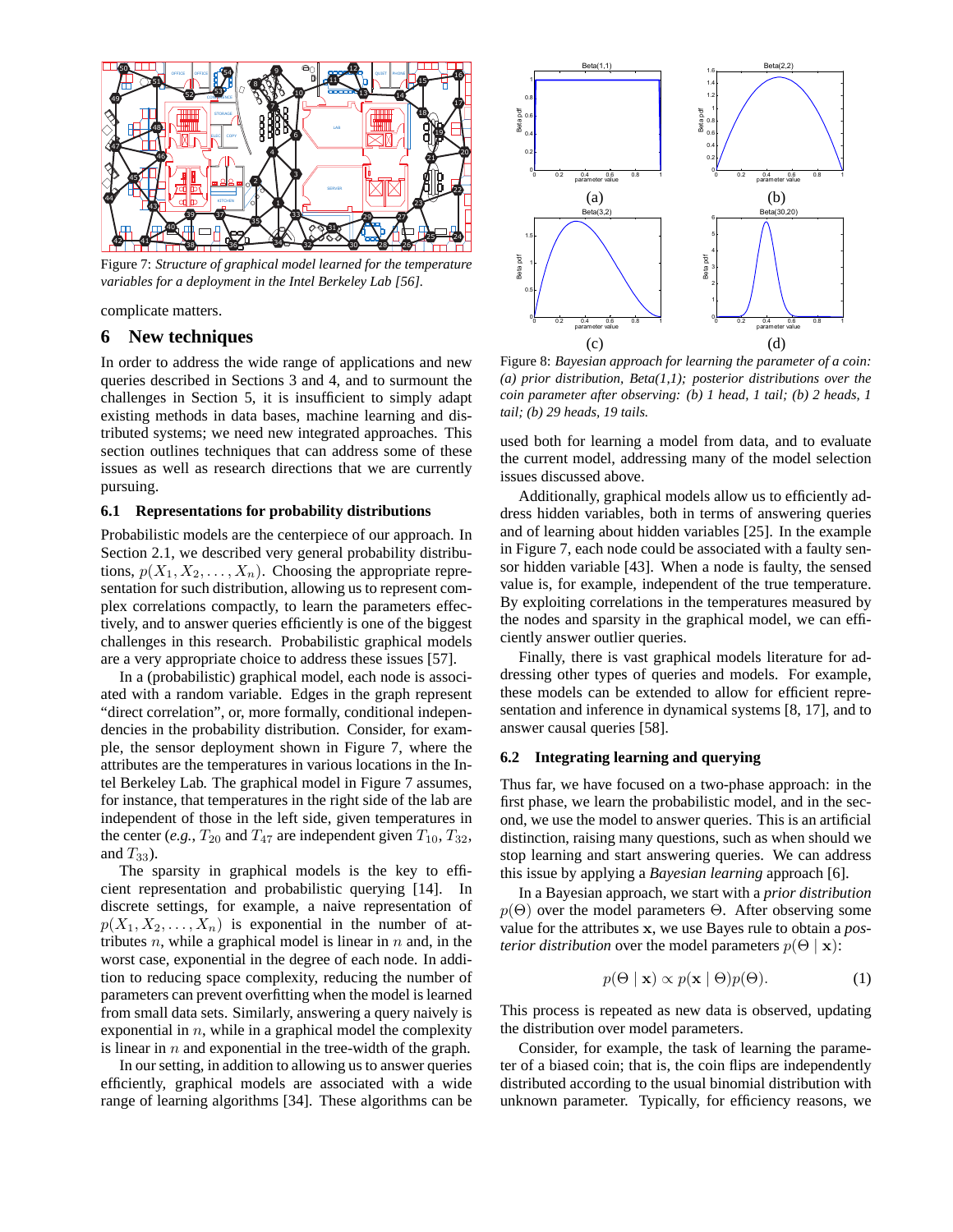choose a prior distribution that yields a closed form representation of the posterior in Equation (1); when such closedform solutions are possible, the prior  $p(\Theta)$  and the likelihood function p(x | Θ) are said to be *conjugate*. In our example, Beta distributions are conjugate to the binomial distribution of the coin. Figure 8 illustrates the process of Bayesian learning for our coin example: We start with the  $Beta(1,1)$  in Figure 8(a); here, the distribution over possible coin parameters is almost uniform. Figures 8(b)-(d) illustrate the posterior distribution over the coin parameters after successive observations. As more coin flips are observed, the distribution becomes more peaked. Thus, when answering a query about the coin after a few flips, our answer will be uncertain, but after making a larger number of observations, the answer will have significantly lower variance.

These ideas can be integrated with our approach to avoid the need for a separate learning phase. Consider the Gaussian distributions used in the BBQ system. Initially, we may be very uncertain about the mean and covariance matrix of this distribution, which can be represented by a highly uncertain prior (the conjugate prior for the covariance matrix is the Wishart distribution). Thus, when faced with a query, we will need to observe the value of many sensors. However, using Bayesian updating, after we observe these sensor values, in addition to answering the query at hand, we become more certain about the mean and covariance matrix of the model. Eventually, we will be certain about the model parameters, and the number of sensors that we will need to observe will automatically decrease. This integrated approach achieves two goals: first, the learning phase is completely eliminated; second, using simple extensions, we can add dynamics to the parameter values, allowing the model to change over time.

#### **6.3 Long-term query plans**

Modeling the correlations between different attributes in the system and also, the correlations across time, enables the query planner to consider a much richer class of execution plans than previously possible.

One such interesting class of execution plans that we have explored in our previous work [20] are *conditional plans*. These plans exploit the correlations present in the data by introducing low-cost predicates in the query execution plan that are used to change the ordering of the more expensive predicates in the query plan.

As an example, consider a query containing two predicates temp  $> 20^{\circ}$  C, and light  $< 100$  Lux over a sensor network. Let the *apriori* selectivities of these two predicates be  $\frac{1}{2}$  and  $\frac{1}{2}$  respectively, and let the costs of acquiring the attributes be equal to 1 unit each. In that case, either of the two plans a traditional query processor might choose has expected cost equal to 1.5 units (Figure 9). However, we might observe that the selectivities of these two predicates vary considerably depending on whether the query is being evaluated during the day or at night. For instance, in Berkeley, during Summer, the predicate on temp is very likely to be false during the night, whereas the predicate on light is very likely to be false during the day.



Figure 9: *A conditional query plan that uses different ordering of query predicates depending on the time of day.*

This observation can be utilized to construct a *conditional* plan as shown in the figure that checks the time of the day first, and evaluates the two query predicates in different order depending on the time. Assuming that the selectivity of the temp predicate is  $\frac{1}{10}$  at night, and the selectivity of the light predicate is  $\frac{1}{10}$  during day, the expected cost of this plan will be 1.1 units, a savings of almost 40%.

More generally, in continuous queries, additional cost savings can be obtained by exploiting similarities between queries. For example, if we know that the next query will require an attribute at a particular node  $i$ , and the current query plan observes values at nearby nodes, then it is probably better to visit node  $i$  as well in the current time step.

The optimal solution to such long-term planning problems can be formulated as a *Markov decision process* (MDP) [5, 60]. In an MDP, at each time step, we observe the current state of the system (in our setting, the current distribution and query), and choose an action (our observation plan); the next state is then chosen stochastically given the current state (our next query and distribution). Unfortunately, traditional approaches for solving MDPs are exponential in the number of attributes. Recently, new approximate approaches have been developed to solve very large MDPs by exploiting structure in problems represented by graphical models [7, 32]. Such approaches could be extended to address the long-term planning problem that arises in our setting.

#### **6.4 In-network processing**

Thus far, we have focused on algorithms where the probabilistic querying task occurs in a centralized fashion, and we seek to find efficient network traversal and data gathering techniques. However, in typical distributed systems, nodes also have computing capabilities. In such settings, we can obtain significant performance gains by pushing some of the processing into the network.

In some settings, we can reduce communication by aggregating information retrieved from the network [45, 35]. We could integrate these techniques with our models by conditioning on the value of the aggregate attributes rather than the sensor values. Such methods will, of course, increase our planning space: in addition to finding a path in the network for collecting the required sensor values, we must decide whether to aggregate values along the way.

More recently, a suite of efficient algorithms has been developed for robustly solving inference tasks in a distributed fashion [31, 56]. In these approaches, each node in the network obtains a local view of a global quantity. For ex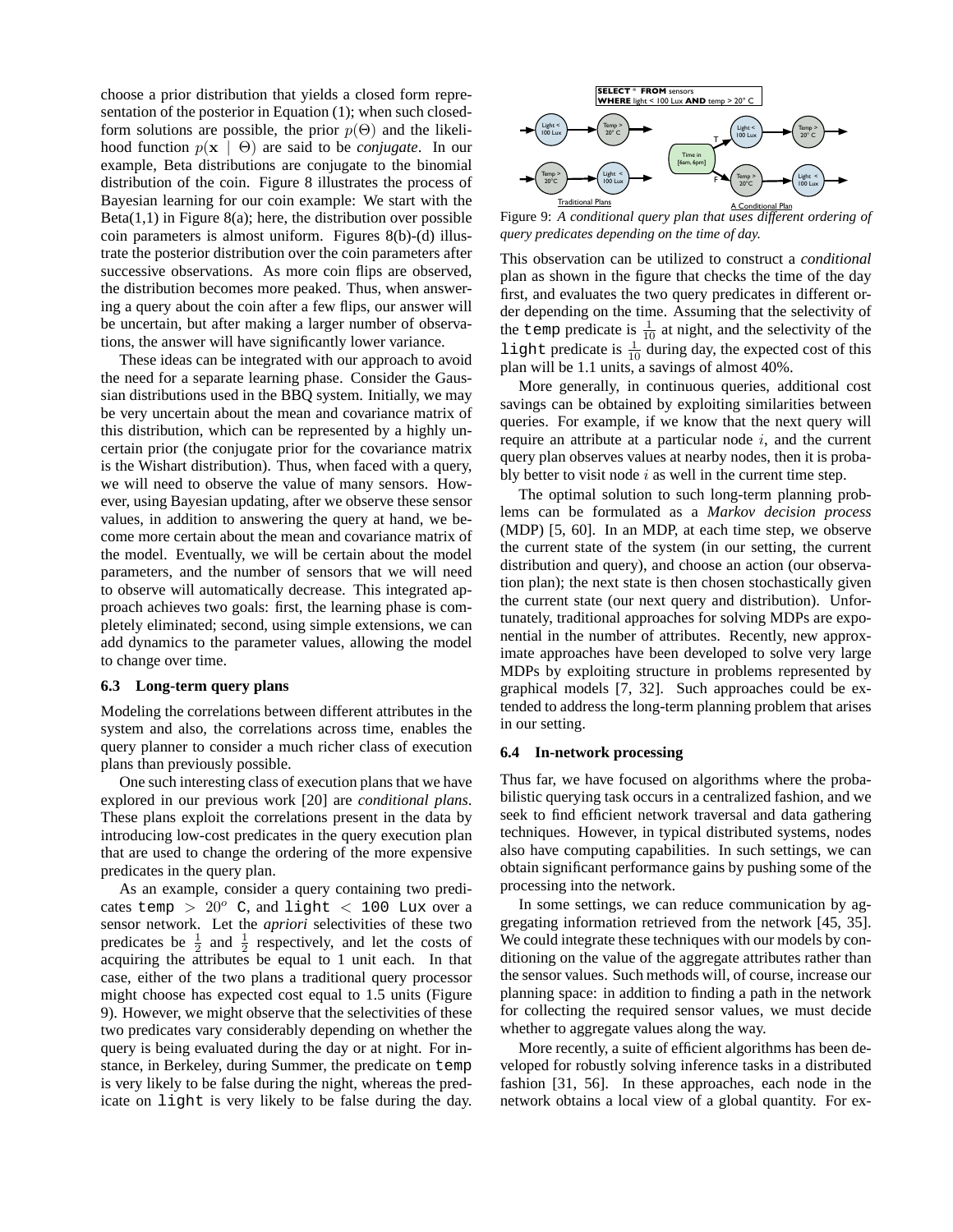ample, each node computes the posterior probability over a subset of the attributes given the sensor measurements at all nodes [56]; or each node obtains a functional representation (*e.g.*, a curve fit) of the sensor (*e.g.*, temperature) field [31]. Given such distributed algorithms, we can push some of the probabilistic query processing into the network, allowing nodes to locally decide when to make observations and when to communicate. When integrated with a system like BBQ, these methods allow the user to connect to any node in the network, which can collaborate with the rest of the network to answer queries or detect faulty nodes.

## **7 Related work**

There have been other model-based approaches for query answering that rely on a model-like abstraction [64, 55, 54, 39]. In most cases, the related work assumes a client-server relationship, where the model runs on the server and monitors the value of a number of attributes at the clients. These approaches maintain a bound or trajectory over each of the attribute values at the server, using that bound to predict the value. When the clients notice that their value no longer fits the model, or when the server has sufficient bandwidth or energy, it will directly observe the attribute values and update the model. Our approach differs from previous research in that it uses multidimensional probabilistic models that track the relationship between attributes in addition to the values of attributes themselves. These relationships, or correlations, allow the model to update its value estimates of many attributes when a single attribute is observed; models can be built across attributes that are directly observed (*e.g.*, light readings from sensors), as well as global attributes (*e.g.*, time of day), and derived attributes (*e.g.*, network loss rate).

There has been substantial work on approximate query processing in the database community, often using modellike *synopses* for query answering much as we rely on probabilistic models. For example, the AQUA project [30, 28, 29] proposes a number of sampling-based synopses that can provide approximate answers to a variety of queries using a fraction of the total data in a database. As in our approach, such answers typically include tight bounds on the correctness of answers. AQUA does not exploit correlations. A few recent papers [18, 27] propose exploiting data correlations through use of graphical model techniques for approximate query processing, but neither provide any guarantees on the answers returned. Recently, Considine *et al.* [41] and Gibbons *et al.* [53] have shown that sketch based approximation techniques can be applied in sensor networks to compute aggregates. Others have proposed approximation techniques for stream-query processing, *e.g.*, Das *et al.* [16] and Motwani *et al.* [51].

Approximate and best effort caches [55, 54], as well as systems for online-aggregation [61] and stream query processing [52, 10, 12] include some notion of answer quality and include the ability to discard some tuples. Most related work focuses on quality with respect to summaries, aggregates, or staleness of individual objects already stored in the system, as opposed to readings being actively acquired by the query processor.

Several proposals for probabilistic data models have been made in the literature. For example, ProbView[42] provides a data model based on discrete pdfs, and shows how to answer a number of queries in such a domain. Getoor [26] explores a number of probabilistic extensions to the relational model, and shows how statistical models can be learned from relations. Barbara *et al.* [3] present some initial results on probabilistic data models. Faradjian *et al.* [24] present a data model based on continuous pdfs. None of these approaches focus on the data acquisition issues, but rather on representing uncertainty in the database, and on types of query processing that can be applied to probabilistic attributes.

The probabilistic modeling techniques we describe are based on standard results in machine learning and statistics (*e.g.*, [62, 50, 14]). There are also a number of proposed techniques for outlier detection [4, 1, 2]. We believe, however, that our approach is one of the first architectures that combines model-based approximate query answering with query processing and optimization and an uncertainty-aware data model and query language.

## **8 Conclusions**

The integration of database systems with probabilistic modeling will enable database systems to tolerate loss, detect faulty or erroneous inputs, and identify correlations that can be used to improve query performance while enabling a range of new types of queries. Such models are particularly useful in acquisitional settings such as sensornets and Internet monitoring where the data acquisition costs are typically very high; even for non-acquisitional applications, being able to deal with noisy and lossy data in a seamless manner, and the ability to model and reason about data correlations can prove to be tremendously useful. There are a number of architectural and algorithmic challenges associated with fully integrating these techniques into database systems and, although we believe we have taken some initial steps towards this end, we look forward to many years of fruitful cross-disciplinary research. We envision this research leading to significant improvements in the utility and efficiency of database systems at managing real-world data.

## **References**

- [1] C. C. Aggarwal and P. S. Yu. Outlier detection for high dimensional data. In *Proceedings of SIGMOD*, pages 37–46, 2001.
- [2] A. Arning, R. Agrawal, and P. Raghavan. A linear method for deviation detection in large databases. In *Proceedings of KDD*, 1995.
- [3] D. Barbara, H. Garcia-Molina, and D. Porter. The management of probabilistic data. *IEEE TKDE*, 4(5):487–502, 1992.
- [4] V. Barnett and T. Lewis. *Outliers in Statistical Data*. John Wiley and Sons, New York, 1994.
- [5] R. E. Bellman. *Dynamic Programming*. Princeton, 1957.
- [6] J. Bernardo and A. Smith. *BAYESIAN THEORY*. Wiley, 1994.
- [7] C. Boutilier, R. Dearden, and M. Goldszmidt. Exploiting structure in policy construction. In *Proc. IJCAI*, pages 1104–1111, 1995.
- [8] X. Boyen and D. Koller. Tractable inference for complex stochastic processes. In *Proc. UAI*, 1998.
- California Department of Transportation. Caltrans realtime freeway speed map. Web Site. http://www.dot.ca.gov/traffic/.
- [10] D. Carney, U. Centiemel, M. Cherniak, C. Convey, S. Lee, G. Seid-